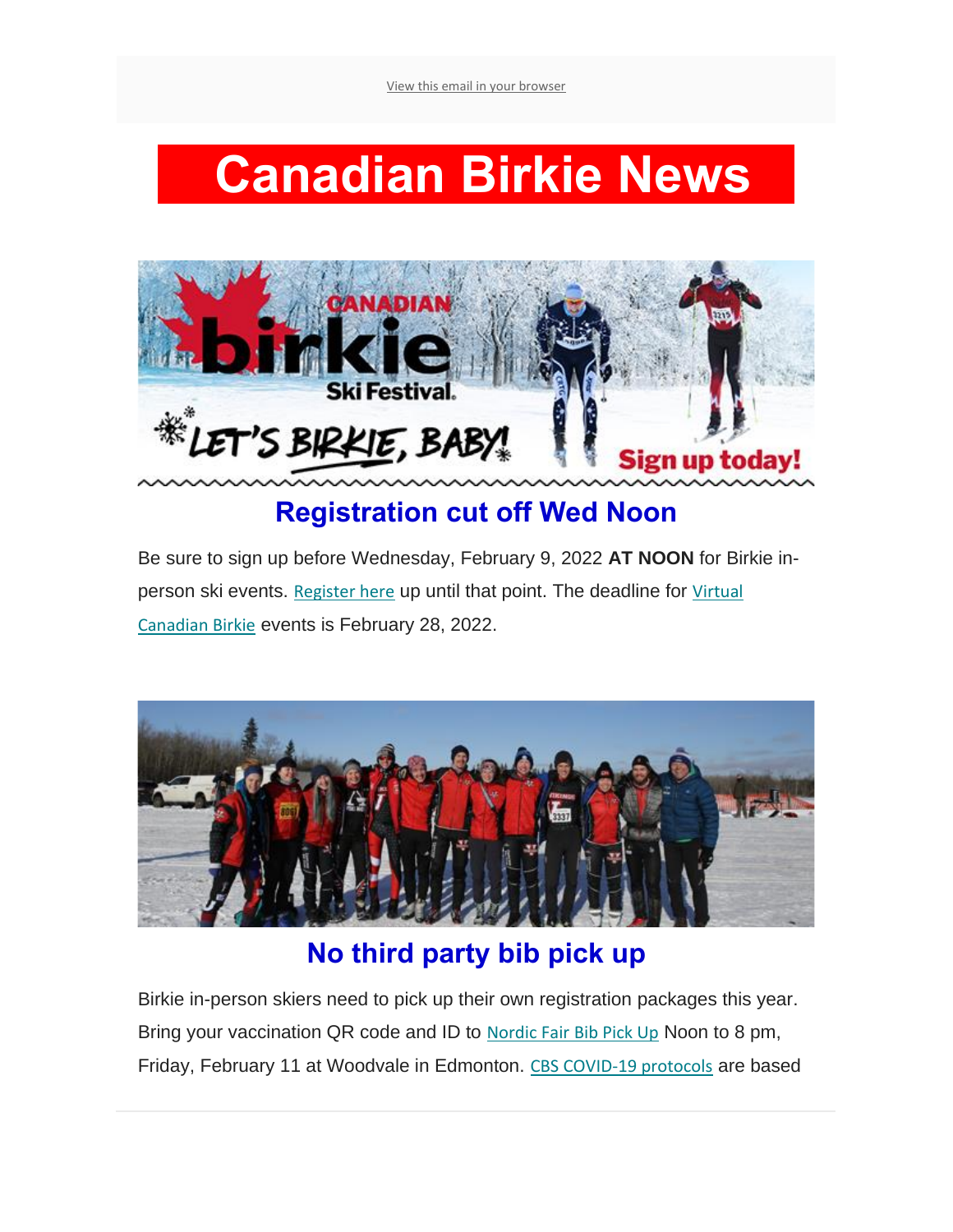on Alberta Health Services, Alberta Parks, and Nordiq Alberta rules. Keep checking as they change regularly to meet new health guidelines.



### **New program and skier checklist**

Read your NEW Canadian Birkie Program and Skier Checklists [here](https://canadianbirkie.us14.list-manage.com/track/click?u=9a8b615d3eff76095a3ebc006&id=1a5fddc707&e=021de336c7). You will also find course maps and descriptions. There is also a webpage of frequently asked questions: [in-person Birkie answers](https://canadianbirkie.us14.list-manage.com/track/click?u=9a8b615d3eff76095a3ebc006&id=be7d17abe0&e=021de336c7). If you can't find your question, email us at [ski@canadianbirkie.com](mailto:ski@canadianbirkie.com).



### **Livestream of finish line**

Because there are no specators allowed due to the pandemic, we have set up a [finish line and results livestream](https://canadianbirkie.us14.list-manage.com/track/click?u=9a8b615d3eff76095a3ebc006&id=77500839f7&e=021de336c7). Volunteers, coaches, speakers, and para-nordic guides/assistants are allowed to ride Birkie shuttle buses, and be at start and finish areas. A parent of a registered child or youth can accompany them on Birkie shuttle buses and at start/finish lines.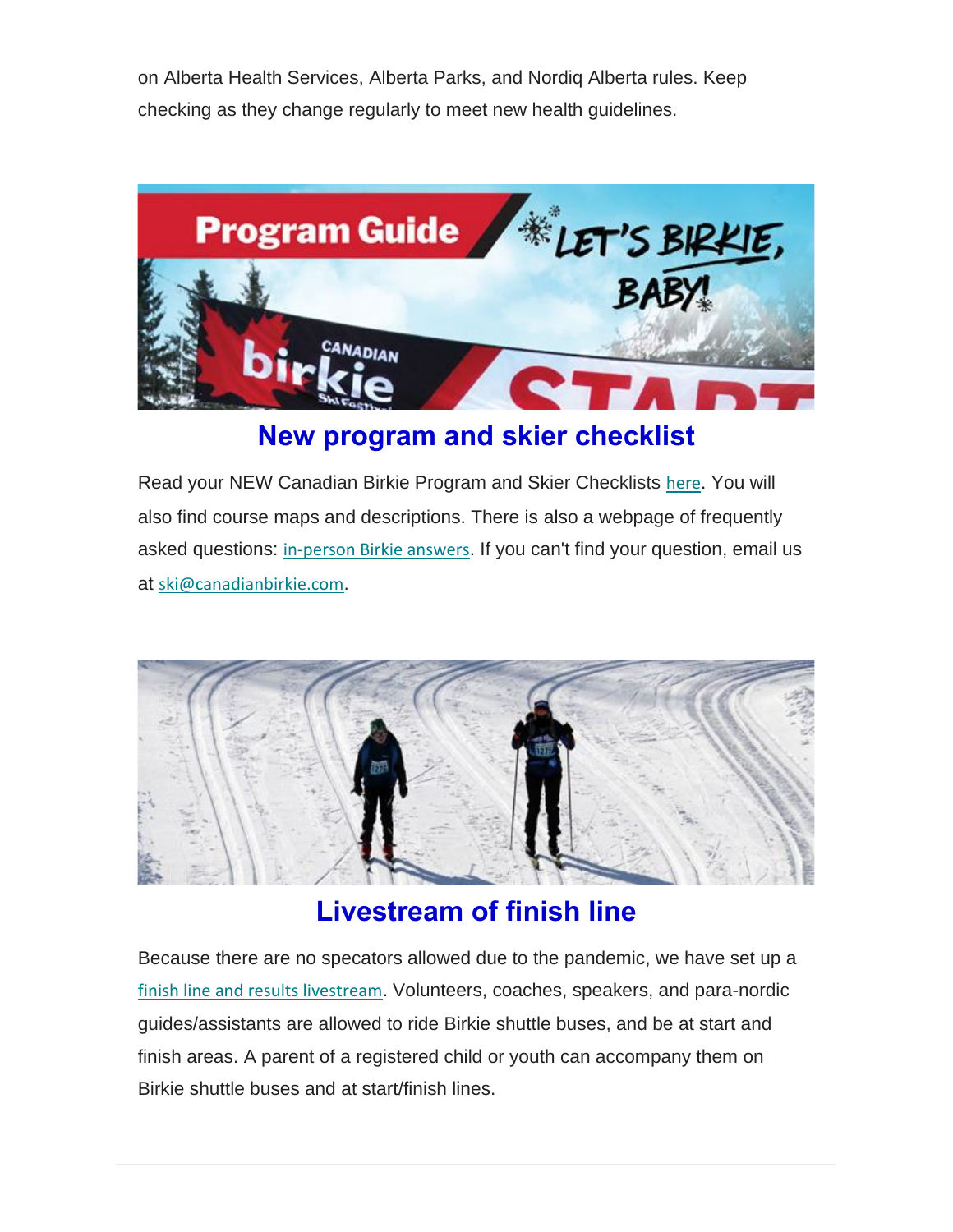

## **Ski under the moonlight**

Grab your headlamp and go! The Full Moon Birkie is Saturday evening, February 19 at Cooking-Lake Blackfoot Provincial Recreation Area, leaving from the Waskahegan Shelter. Ski under the moonlight with a family member or friend! Post-ski hot bevies and snacks provided. [Register online now](https://canadianbirkie.us14.list-manage.com/track/click?u=9a8b615d3eff76095a3ebc006&id=16160dc4e5&e=021de336c7) for only \$10.



# **Prizes rolling in, get ready to win**

Our incredibly generous [sponsors](https://canadianbirkie.us14.list-manage.com/track/click?u=9a8b615d3eff76095a3ebc006&id=bbbcf71d56&e=021de336c7) are dropping off prizes almost every day for our upcoming Birkie ski events. Please support these businesses. Sign up for the Barnebirkie, Vikings Feast, and Virtual Canadian Birkie to be eligible to win. Share your pictures online from your [Virtual Birkie](https://canadianbirkie.us14.list-manage.com/track/click?u=9a8b615d3eff76095a3ebc006&id=8996db7dc6&e=021de336c7) and [Barnebirkie](https://canadianbirkie.us14.list-manage.com/track/click?u=9a8b615d3eff76095a3ebc006&id=73a535289d&e=021de336c7) experiences for the [photo contests](https://canadianbirkie.us14.list-manage.com/track/click?u=9a8b615d3eff76095a3ebc006&id=a761b20e8c&e=021de336c7)! There are thousands of dollars in prizes up for grabs.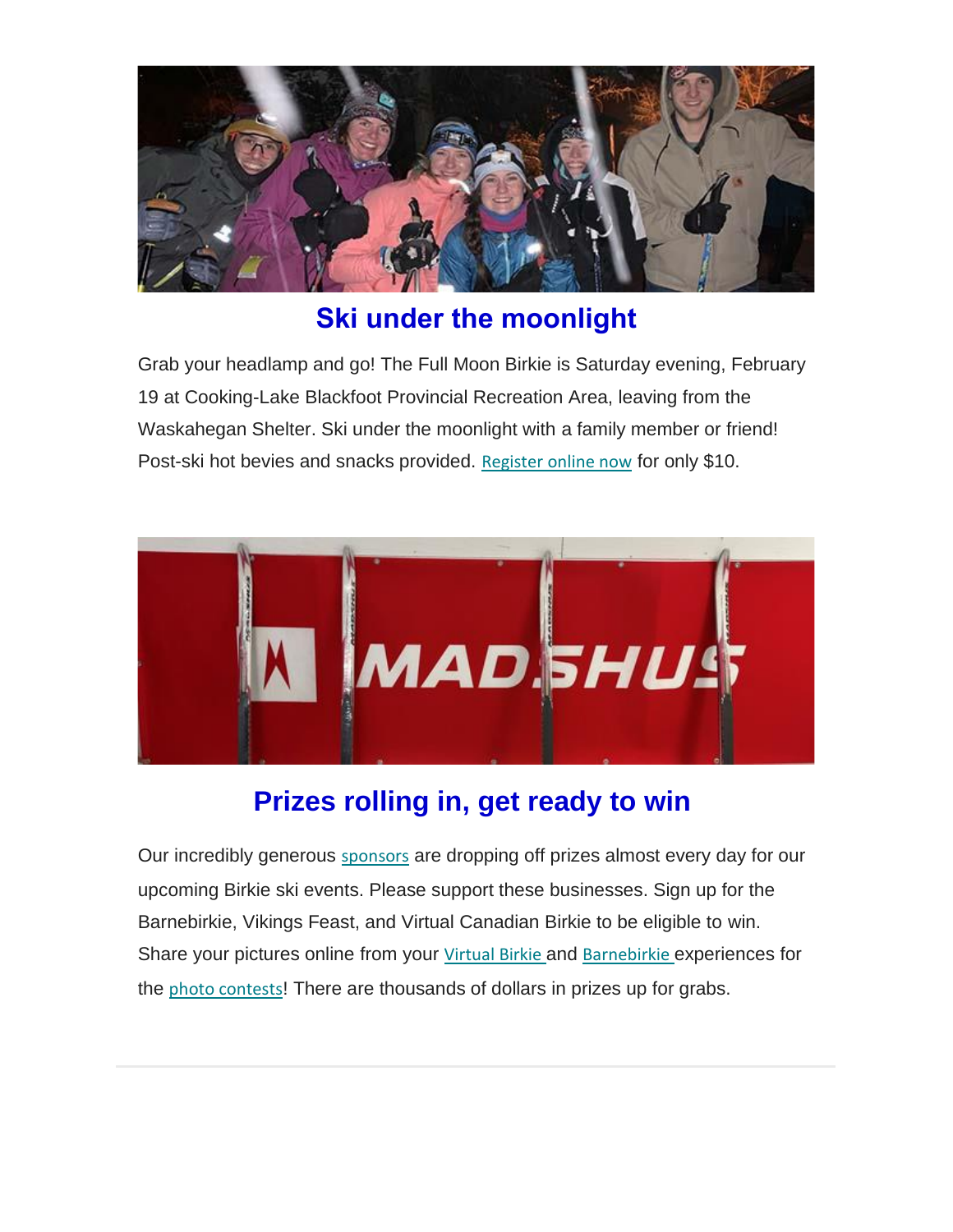

# **Sign up little Vikings before Feb 9**

To decrease touch points there is no onsite registration for this year's [Barnebirkie](https://canadianbirkie.us14.list-manage.com/track/click?u=9a8b615d3eff76095a3ebc006&id=fd9dc694f2&e=021de336c7)  family ski event. Online registration is open until Feb 9 at Noon. You can also register at the [Nordic Fair!](https://canadianbirkie.us14.list-manage.com/track/click?u=9a8b615d3eff76095a3ebc006&id=877b7cc4f7&e=021de336c7) Bib pick-up takes place at Nordic Fair and also onsite at Silver Skate at Hawrelak Park. Enjoy Viking costume contests, official start arch, decorated ski course and gift bags! You will get a chance to meet a mascot and a Mayor! [Details here](https://canadianbirkie.us14.list-manage.com/track/click?u=9a8b615d3eff76095a3ebc006&id=3498407378&e=021de336c7).



### **Celebrate your ski day at Vikings Feast**

Join us at the Vikings' Feast on Birkie Saturday. You will enjoy a beef and chicken buffet, draw prizes and a slideshow of the days' ski events. This fun get-together takes place at Woodvale Facility and Golf Clubhouse, 4540–50 St., Edmonton, on Saturday, February 12, 2022 at 6:00 pm. Buy your [tickets here](https://canadianbirkie.us14.list-manage.com/track/click?u=9a8b615d3eff76095a3ebc006&id=705ce4f3af&e=021de336c7)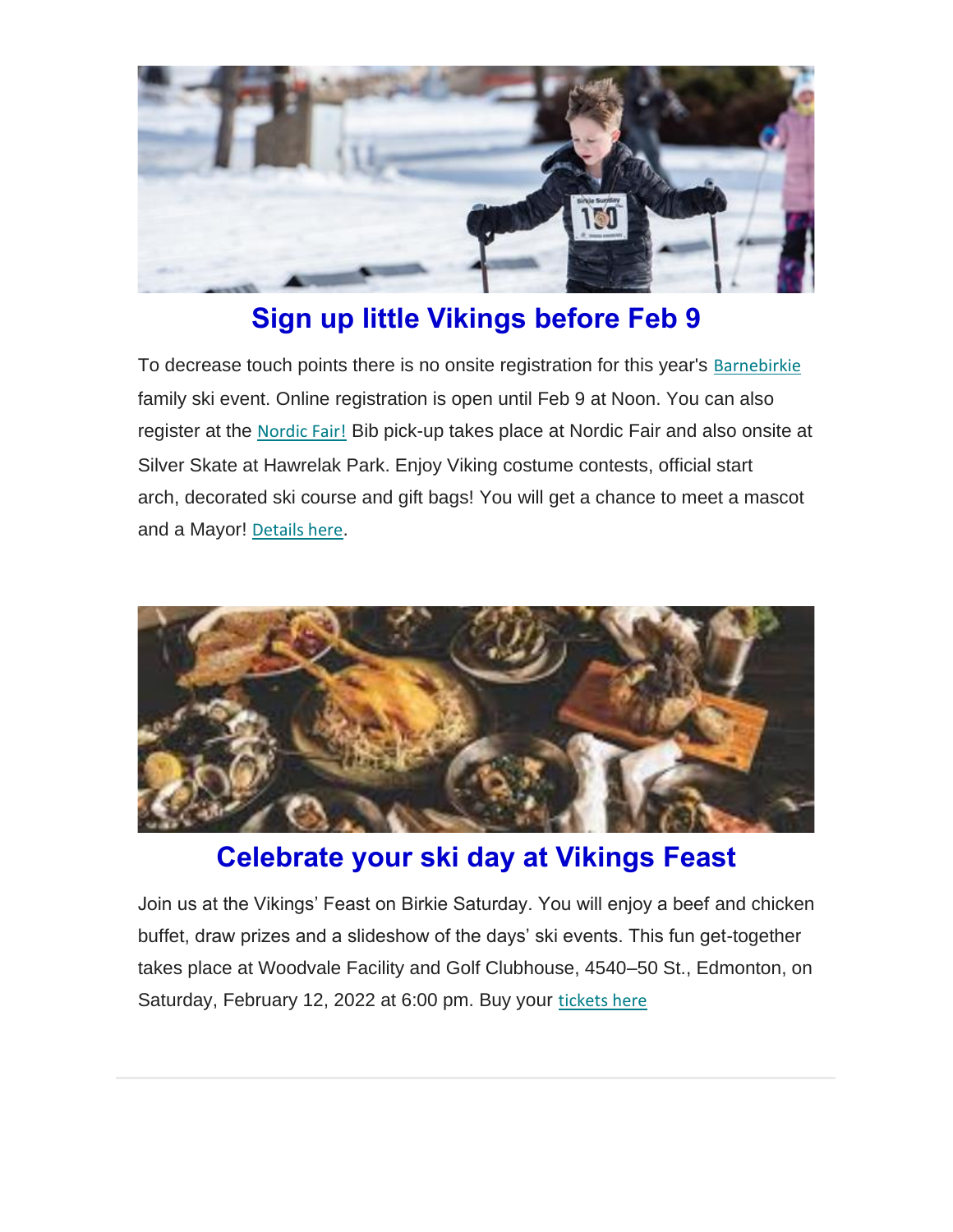

### **Meet Birkie Baby Jackson**

ALL HAIL THE 2022 BIRKEBEINER BABY, PRINCE JACKSON!! Jackson Thomas Finley is the 2022 Birkie Baby! The role of the *infant prince* is an essential part of the Birkebeiner story which is the inspiration for the Canadian Birkie Ski Festival. Prince Jackson's *royal duties* will include appearances in heart-swelling photos like this one, and with his Mom and Dad while they ski a Birkie event. [Click here](https://canadianbirkie.us14.list-manage.com/track/click?u=9a8b615d3eff76095a3ebc006&id=0fa5c153ec&e=021de336c7) to learn more about the legend of the Norwegian infant prince.



[Alberta Government](https://canadianbirkie.us14.list-manage.com/track/click?u=9a8b615d3eff76095a3ebc006&id=959c995e8c&e=021de336c7)